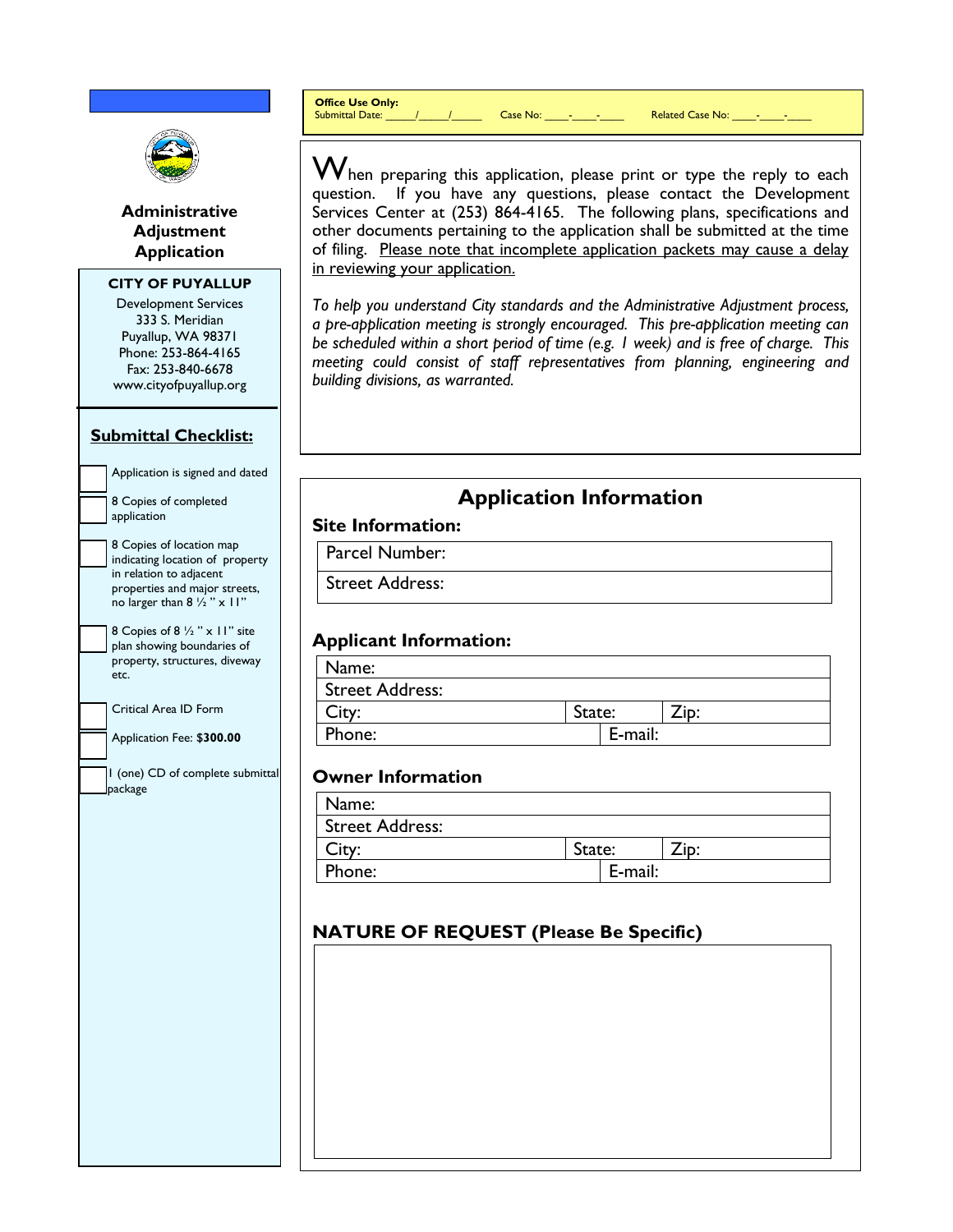| Zoning Designation                                                                |  |  | Compressive Plan Designation |  |                    |         |  |
|-----------------------------------------------------------------------------------|--|--|------------------------------|--|--------------------|---------|--|
| <b>Setbacks</b><br>(measured from the property line to the closest vertical wall) |  |  |                              |  |                    |         |  |
|                                                                                   |  |  | Proposed/Existing            |  | Required by Zoning |         |  |
| <b>Front Yard</b>                                                                 |  |  |                              |  |                    | minimum |  |
| Rear Yard                                                                         |  |  |                              |  |                    | minimum |  |
| Side Yard (interior)                                                              |  |  |                              |  |                    | minimum |  |
| Side Yard (interior)                                                              |  |  |                              |  |                    | minimum |  |
| Side Yard (street)                                                                |  |  |                              |  |                    | minimum |  |
| Side Yard (arterial street)                                                       |  |  |                              |  |                    | minimum |  |
| From Adjacent Residential Use                                                     |  |  |                              |  |                    | minimum |  |
| <b>Building Height</b>                                                            |  |  |                              |  |                    | maximum |  |
| <b>Lot Coverage</b>                                                               |  |  |                              |  |                    | maximum |  |
| <b>Lot Width</b>                                                                  |  |  |                              |  |                    | minimum |  |
| Lot Length                                                                        |  |  |                              |  |                    | minimum |  |
| Lot Size (Square Feet)                                                            |  |  |                              |  |                    | minimum |  |
| <b>Floor Area Ratio:</b>                                                          |  |  |                              |  |                    | maximum |  |
| <b>Number of Parking Stalls</b>                                                   |  |  |                              |  |                    | minimum |  |

**The following criteria must be met in order for the Planning Director to approve any Administrative Adjustment request. Please respond FULLY as to how your request meets each of these criteria. "Yes" or "No" answers are not acceptable.**

- 1. The adjustment shall not constitute a grant of special privilege inconsistent with the limitations upon uses of other properties within a radius of 1,000 feet or within the boundaries of the same subdivision, whichever is greater. **PMC 20.86.010 (1)**
- 2. The granting of the adjustment will not be detrimental to the public health, safety, comfort, convenience and general welfare, and will not adversely affect the established character of the surrounding neighborhood or will not be injurious to the property or improvements within a radius of 1,000 feet or within the boundaries of the same subdivision, whichever is greater. **PMC 20.86.010 (2)**